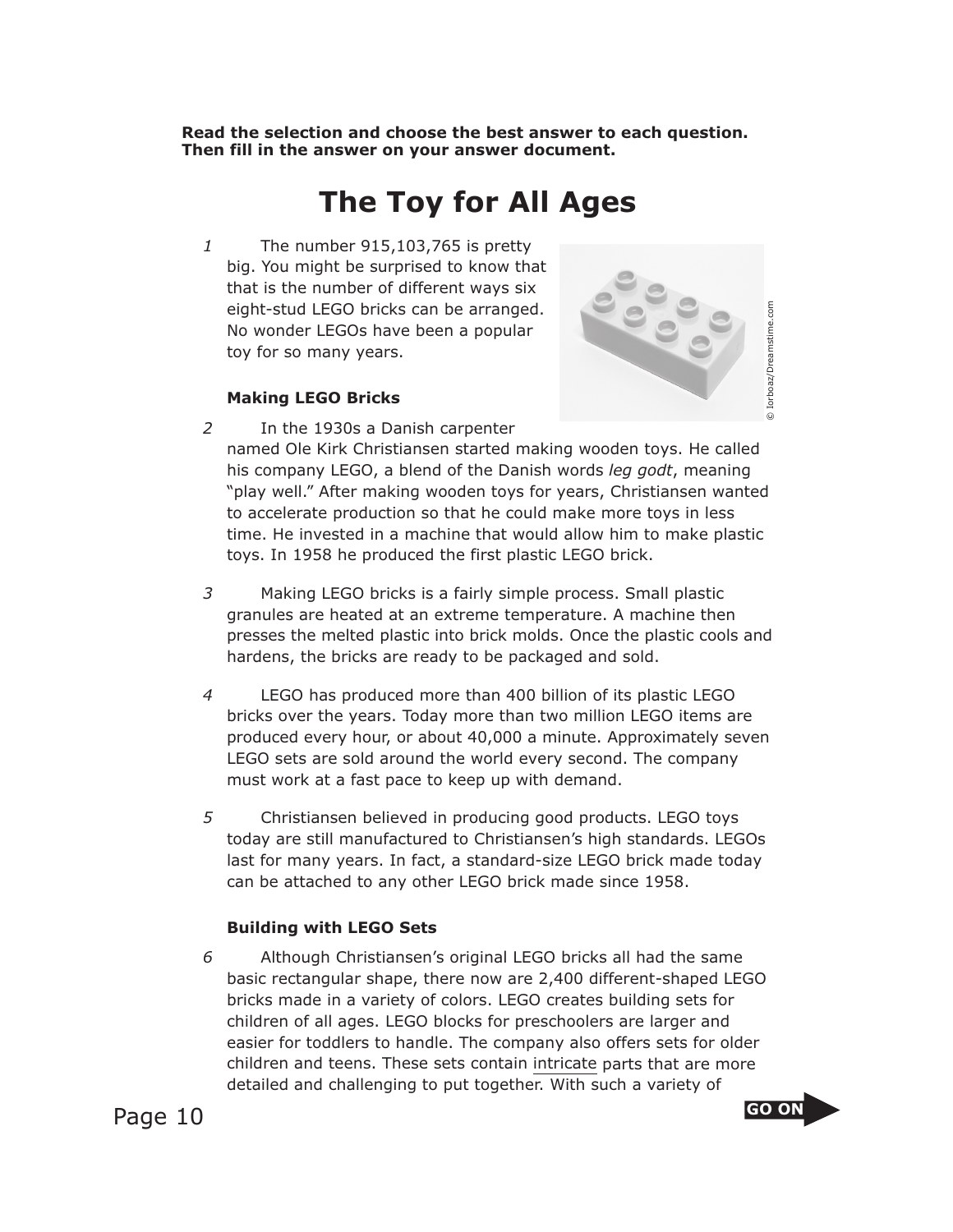products available, it is understandable that children of all ages enjoy playing with LEGO toys.

## **Becoming a LEGO Professional**

*7* As LEGOs have been shared with friends and family and new sets have been purchased throughout the years, many generations of builders have used their creativity to construct LEGO masterpieces. Some people enjoy working with LEGO products so much that they have made building with LEGO bricks their career. Many of these LEGO professionals build projects for LEGOLAND theme parks. They also display their projects in museums and art galleries.

| <b>LEGO Artist</b> | <b>LEGO Creations</b>                                                 | Interesting Fact                                                    |
|--------------------|-----------------------------------------------------------------------|---------------------------------------------------------------------|
| Nathan Sawaya      | Known for creating 3-D<br>figures from LEGO pieces                    | Nicknamed his most<br>popular LEGO figures Red,<br>Yellow, and Blue |
| Sean Kenney        | Known for his LEGO model<br>of Yankee Stadium                         | Makes LEGO products as<br>his full-time job                         |
| Mariann Asanuma    | Once constructed models<br>as a "master model builder"<br>at LEGOLAND | Sells her own LEGO<br>creations online                              |

*8* Amazingly, the appeal of LEGO products continues to grow. Today, there are LEGO video games, theme parks, and stores worldwide. Christiansen had a great idea for a toy in 1958, but he probably never predicted that a plastic brick would inspire the imaginations of so many people.



"Master model builders" at LEGOLAND work on a model of the U.S. Capitol made entirely of LEGOs.



Sandy I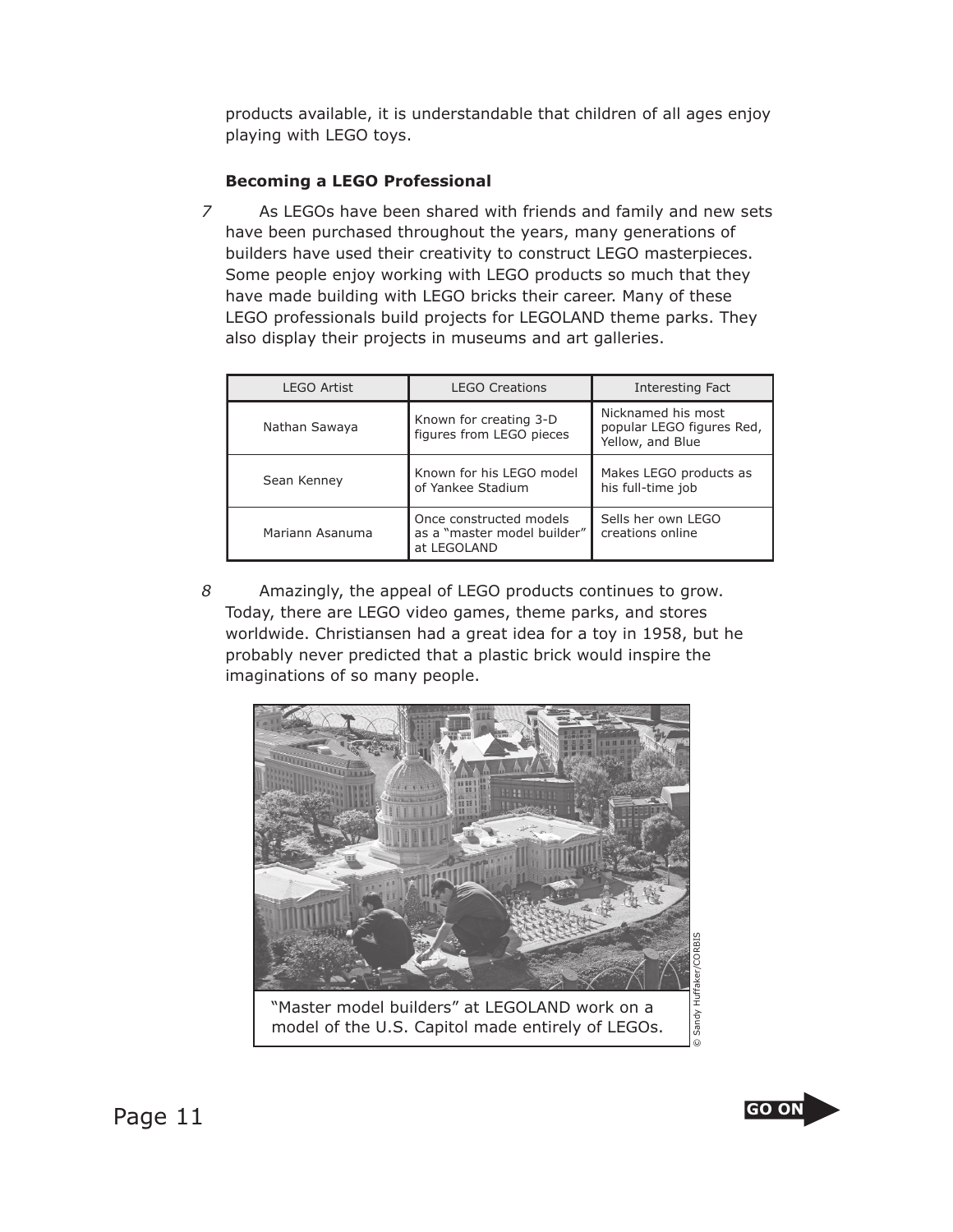- **9** By the end of the selection, what can the reader conclude about LEGO products?
	- **A** LEGO products are more popular with adults than with children.
	- **B** LEGO products are not as popular outside the United States.
	- **C** LEGO has designed its products to appeal to people of all ages.
	- **D** LEGO has created theme parks and video games to replace its original products.

- 10 What is paragraph 2 mainly about?
	- **F** Christiansen worked as a carpenter.
	- **G** The word "LEGO" is a Danish word that means "play well."
	- **H** Christiansen changed LEGO toys from wood to plastic.
	- **J** The first plastic LEGO brick was produced in 1958.

- **11** In which section of the selection could the reader find information about adults using LEGO products?
	- **A** The introductory paragraph
	- **B** Making LEGO Bricks
	- **C** Building with LEGO Sets
	- **D** Becoming a LEGO Professional

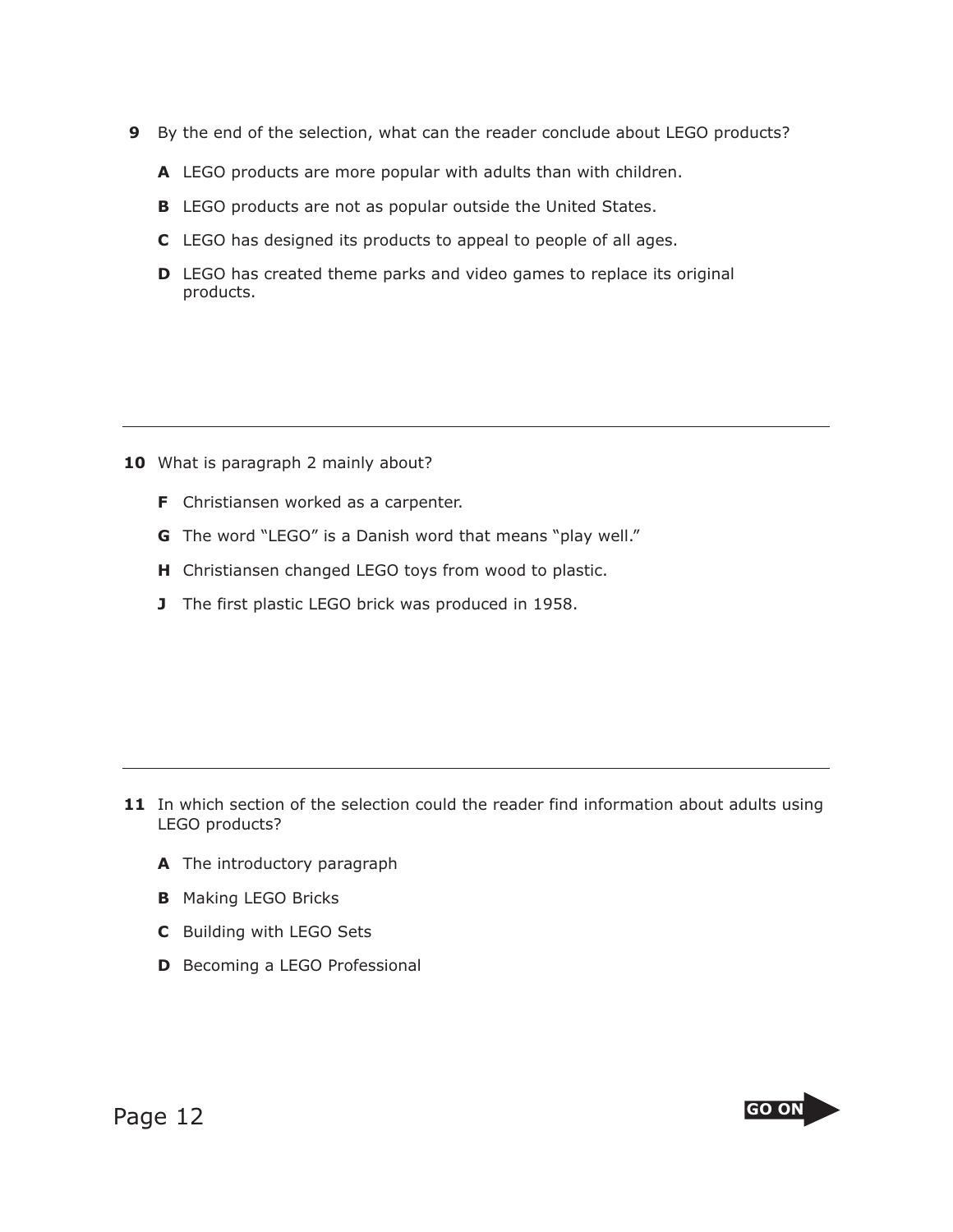- **12** Which of the following words from paragraph 6 help the reader understand the meaning of intricate?
	- **F** *detailed and challenging*
	- **G** *larger and easier*
	- **H** *is understandable*
	- **J** *different-shaped*
- 13 Read this sentence from the selection.

*In fact, a standard-size LEGO brick made today can be attached to any other LEGO brick made since 1958.*

What can the reader conclude about LEGO products from this sentence?

- **A** People have shared LEGO sets with friends and family for a long time.
- **B** The basic design of the LEGO has stayed the same.
- **C** LEGO toys made of plastic last longer than those made of wood.
- **D** Ole Kirk Christiansen believed in making LEGO toys that were fun and entertaining.
- **14** By organizing paragraph 3 sequentially, the author is able to  $-$ 
	- **F** compare how different types of LEGO pieces are made
	- **G** explain the method for making LEGO bricks
	- **H** show how LEGO is able to make toys so quickly
	- **J** list the reasons why making LEGO bricks is simple